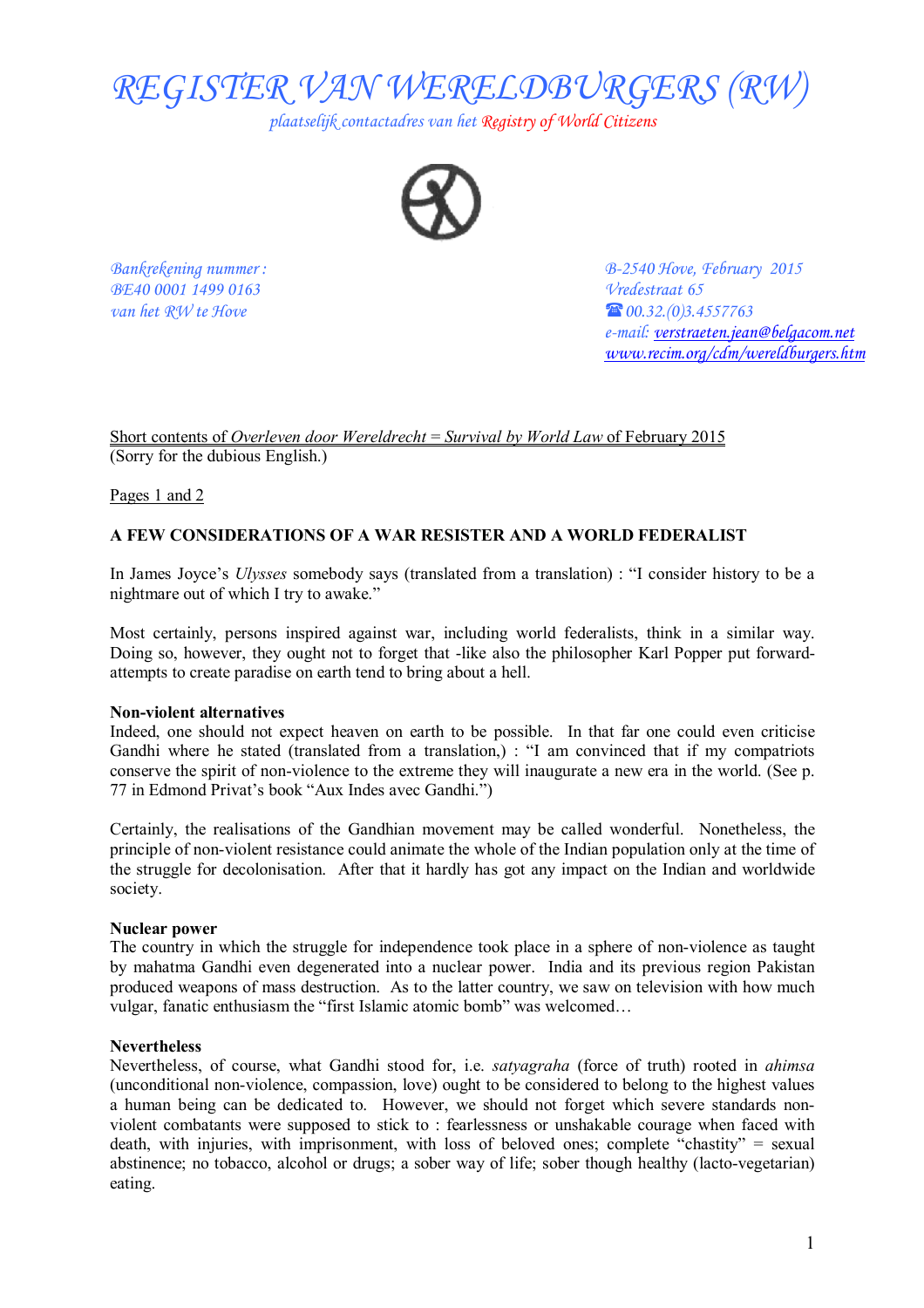# **Can everybody stick to this?**

Not everybody, for sure, can stick to such standards. This being so, we believe that in the first place persons should be taken as they are. They ought not to reach perfect wisdom before being allowed to do something good on the basis of universal principles or values.

# **Conscientious objectors**

On that ground we also admit that conscientious objectors should not first attain spiritual or moral perfection before taking the decision to refuse conscription. Nevertheless, they ought to be inspired by the deep conviction that human beings must not be compelled to slaughter fellow-men or to cause them all possible physical or psychic damage. Having this conviction they can remind that their way of thinking is shared by colleagues in many countries of the world : for example was this the case in Nazi-Germany, although in that country they were subject to the most brutal repression.

# **What about world citizens?**

World citizens can as well belong to the armed forces as proceed to conscientious objection. As to us, we opted for the latter. Does this imply that we, like for example the *Union Pacifiste de France* (a section of the War Resisters' International), just stand for unconditional disarmament of our countries? If governments would proceed to such disarmament, this would mean that they are moved by an ethical conviction comparable to the one inspiring conscientious objectors : this you cannot expect from them. Moreover, in the light of the unpredictable character of developments on the international military-political chessboard, e.g. unconditional nuclear disarmament would not necessarily bring about less uncertainty in the balance of power. Hence, the risk of a worldwide war could possibly even be enhanced. And when such war breaks out, the existing knowledge, in the shortest time, can lead to a renewed production of nuclear or other weapons of mass destruction.

# **World Federalism**

This again brings us to a world federalist approach. The notion of "world ethos" (*wereldethos*) is often heard those last decades. There is a growing understanding that the big survival problems of our era are put on a *mundial* level. Nevertheless, actual world federalism makes a pale, old fashioned impression. If you talk about it, you tend to make yourself ridiculous. Yes, maybe we are utopians, but in our time mankind will not survive unless it realises certain utopias. For sure, progressive disarmament and replacement of the armed forces by a *mundial* police will never become possible without the creation of appropriate political institutions which to some extend would take the form of a world federation.

# **But what to do?**

But how could this as utopian as necessary objective be realised? Everybody can become conscious of the fact that his everyday life is linked to world problems. Each woman or man can understand that we are all world citizens having *mundial* interests. This being so, we all should demand the creation of a second, directly elected UNO-chamber. This, in the course of time, could proclaim itself a world constituent assembly.

#### \*\*\*

Whatever may be, federalism as a war banning factor proved that it worked. On the contrary, the old idea that in order to preserve peace, you have to prepare war, never has sustained the touch of reality in the end. (JV)

Pages  $3 & 4$ 

# **November 20, 2014 : Covert Harassment Conference**

In Brussels, on the  $20<sup>th</sup>$  of November 2014 a Covert Harassment Conference was organised, initiated by the European Coalition Against Covert Harassment (EUCACH) and Stop Electronic Weapons / Stop Gang Stalking (STOPEG).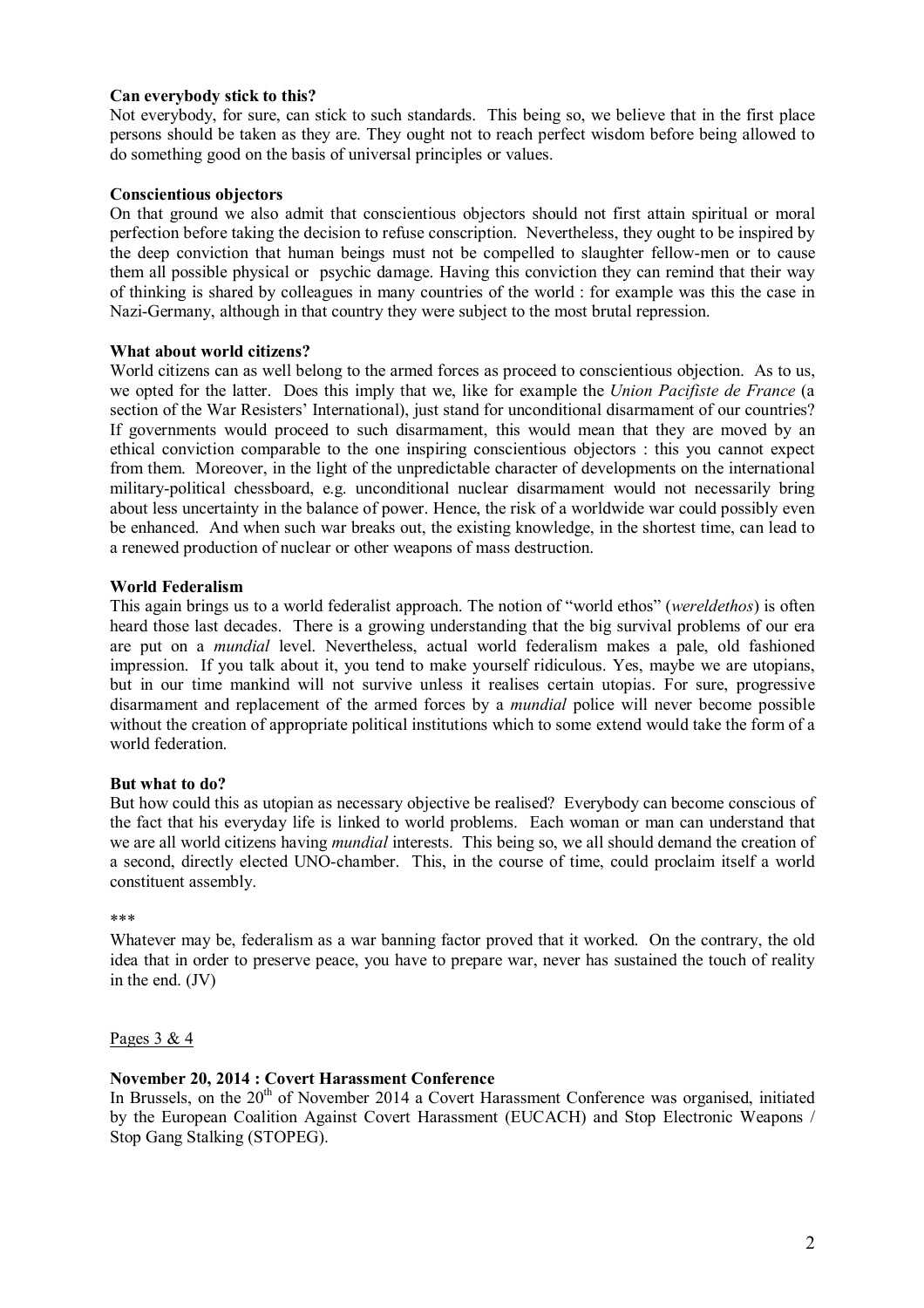This remarkable event gathered more than a hundred persons from various countries. The horrendous question of crimes against humanity perpetrated secretly by means of radiation weapons and by all sorts of criminal stalking (like burglaries, damaging homes and cars, stealing files, financial manipulations in order to ruin the victims, false rumours) was explained by serious researchers like among others Peter Mooring, Mojmir Babacek and Dr. Rauni-Leena Luukanen-Kilde.

It is no use, however to write here about this in English, as all information in that language is available on websites like :

<http://www.stopeg.nl>. <http://www.freedomfchs.com> <http://www.eucach.org> <http://www.slavery.org.uk> <http://www.psychophysical-torture.de.tl> <http://www.e-waffen.de> <http://www.icaact.org>

Information can also be asked for to e.g; :

Melanie Vritschan (*Managing Director* of the *European Coalition Against Covert Harassment* = EUCACH) Tel. + 32 (0) 475 92 85 77 E-mail : [mvritschan@skynet.be](mailto:mvritschan@skynet.be) (Together with Peter Mooring and Magnus Olson, she played an initiating role in organising the conference.)

Peter Mooring (*Managing Director* of Stop *Electronic Weapons / Stop Gang Stalking*) Past. Van Roesselstraat 29 NL - 4631 ET Hoogerheide GSM : + 31 6 4124 3030 Tel.: +31 164 610 2128 E-mail : [peterpm@xs4all.nl](mailto:peterpm@xs4all.nl) 

Magnus Olsson (*Managing Director* of EUCACH) Tel. : +46 709 26 3004 E-mail : [bionicgate@lie.se](mailto:bionicgate@lie.se) 

Pages 4 till 8 (A Few Flashes)

# **"Citoyens du Monde" ("World Citizens")**

Francophone colleagues in Brussels created an association they called « Citoyens du Monde », which is also functioning as a centre of registry.

Hopefully, a permanent secretariat will be installed soon in 1000 Brussels, 36, rue du Chevreuil. Meanwhile one can address :

- Luc Delcroix, 84, boulevard Emile Max, 1030 Brussels

- Florian Ruymen : [edirtapa@gmail.com](mailto:edirtapa@gmail.com)

- Pierre Delmotte : [enercomscs@yahoo.fr](mailto:enercomscs@yahoo.fr)

- Anthony Smets : [anthony@asmets.be](mailto:anthony@asmets.be)
- René-Paul Malevé : [renepaulmaleve@hotmail.com](mailto:renepaulmaleve@hotmail.com)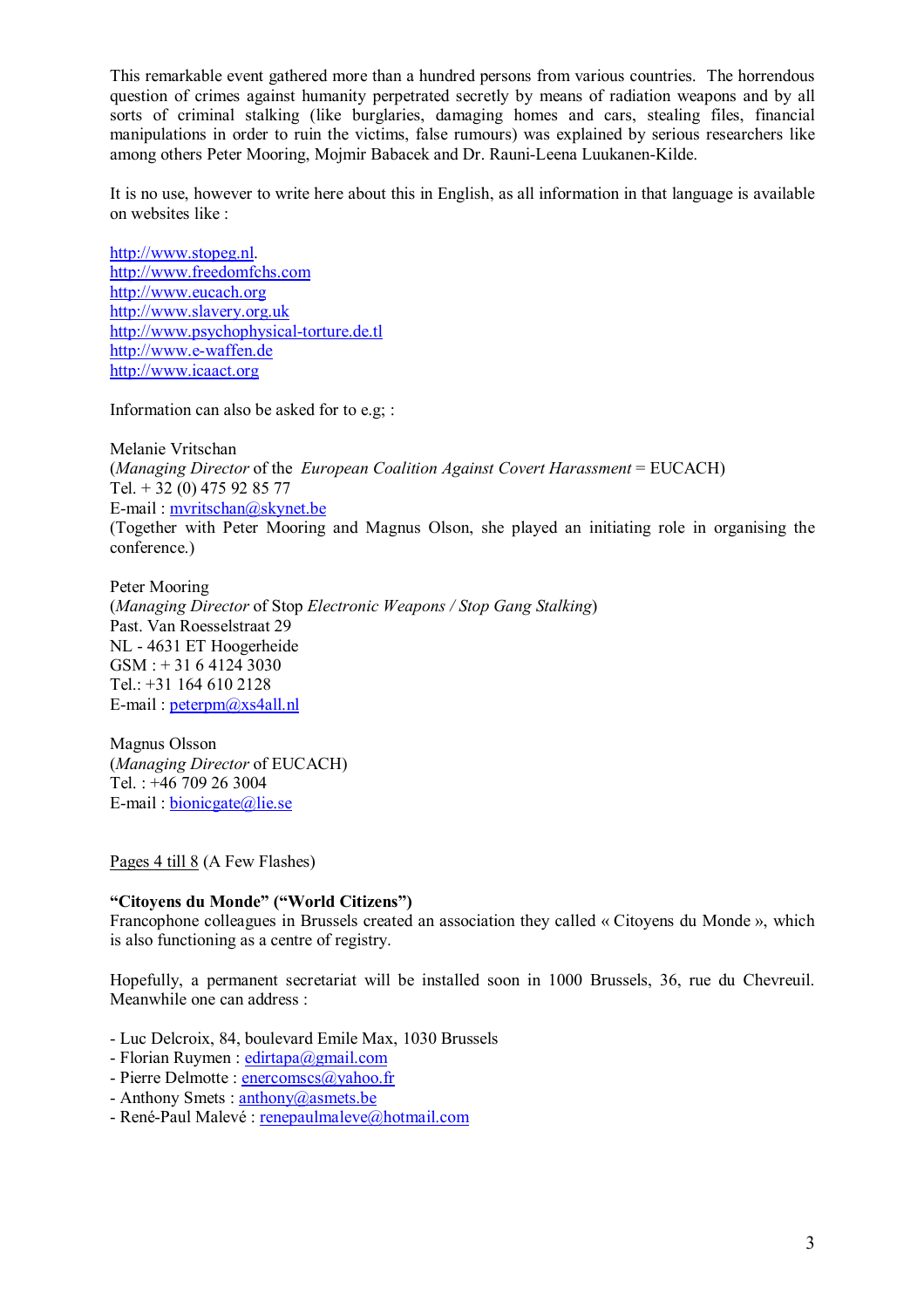# **In 1966**

In 1966 thirteen personalities of world renown launched an appeal inviting their fellow men to register as world citizens. Out of the text we quote :

"In the absence of supranational law, nations are obliged to resort to force to defend their interest. The consequence : war, voluntary or accidental; and war, since the splitting of the atom and the development of bacteriological weapons becomes the absurd 'final solution', the genocide of the human race.

Without world institutions able to assure the fundamental needs common to all, man is helpless. Two thirds of humanity suffer from hunger while immense riches are wasted.

 $\left(\ldots\right)$ 

Only the people of the world, everyone of us, can save the situation.

The first simple but effective step we ask you to take is to REGISTER AS A WORLD CITIZEN, as we have done.

 $(\ldots)$ "

The text was signed by :

- Lord Boyd Orr (Great Britain), first director of the FAO = Food and Agriculture Organization (1945- 1948), Nobel Prize for Peace 1949.

- Josué de Castro (Brazil), ex-president of the Council of FAO.
- Danilo Dolci (Italië), pioneer in non-violent resistance.
- Shinzo Hamai (Japan), Mayor of Hiroshima.
- Prof. J.L. Hromadka (Czecho-Slovakia), president of the "Christian Peace Conference".

- Prof. Alfred Kastler (France), Nobel Prize for Physics 1966.

- Mrs. Rajan Nehru (India).

- Prof. Linus Pauling (United States), Nobel Prize forhemistry 1954 + Nobel Prize for Peace 1962. (Note of us : few people will remember that the inventor of e.g. ascorbic acid -vitamin C- had himself registered by us as a world citizen).

- Abbé Pierre (France), Founder of the "Communautés d'Emmaüs"

- Prof. Jean Rostand (France), biologist, writer, member of the *Institut de France*.

- Lord Bertrand Russel (Great Britain), philosopher, mathematician, Nobel Prize Literature 1949.

- Prof. Ivan Supek (Yugoslavia), professor of philosophy and science, member of the Academy of Science and Arts, President of the Yugoslaw Pugwash Movement.

- Prof. Hans Thirring (Austria), professor of physics at the University of Vienna, member of the Austrian Academy of Science.

Nowadays, like at the time, too few persons have themselves registered. In order to improve that situation, we ask our readers to invite people around them to declare themselves world citizens who are aware of the essential importance of the *mundial* dimension.

Ask for flyers to :

REGISTRY OF WORLD CITIZENS 66, boulevard Vincent Auriol F-75013 PARIS [registre@citoyendumonde.fr](mailto:registre@citoyendumonde.fr) or [monde@recim.org](mailto:monde@recim.org)

# **Consultative Assembly linked to the Peoples' Congress**

The Peoples' Congress, the first delegates of which were elected in 1969, about 2000 had the feeling that it could no longer tackle things alone. Therefore it decided to be assisted by a Consultative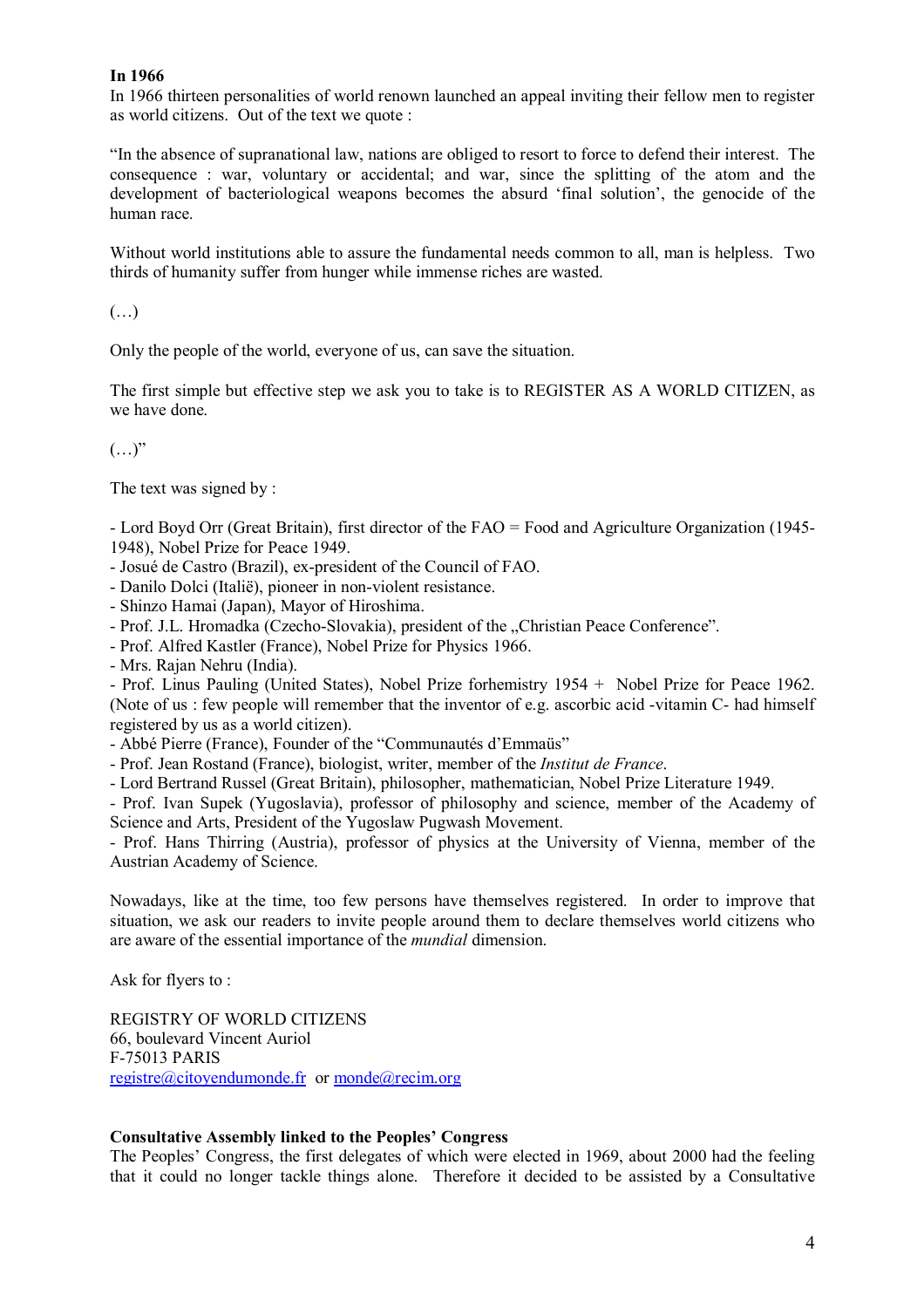Assembly. This is composed as well of persons as of associations. Of the latter 141 have joined the Assembly hitherto.

More information can be found on our website [www.recim.org](http://www.recim.org) . We can also send some documentation by post.

#### **Thirty-fifth session of the Institute of** *Mundialist* **Studies**

The Institute of *Mundialist* Studies = Institut d'Etudes Mondialistes, created in 1977 by the Peoples' Congress, will hold its 35<sup>th</sup> session from the 26th to the 29th August 2015, in Eben-Emael (Belgium), au Moulin du Bouckey.

Further information : A.I.G.S./I.E.M. <http://www.universite-ete-aigs.de/> 84, rue Saint-Lambert 4040 HERSTAL E-mails : [Service.personnel@aigs.be](mailto:Service.personnel@aigs.be) [iefc@aigfs.be](mailto:iefc@aigfs.be)  service.documentation@aigs.be

### *Mundial* **Solidarity Against Hunger (M.S.H.)**

*Mundial* Solidarity Against Hunger (M.S.H.) = Solidarité Mondiale contre la Faim (S.M.F.) was founded in 1982 by the Peoples' Congress. It is a transnational organisation working in accordance with the principle of *mutualism*. It temporarily procures financial aid to agricultural and artisanal cooperatives, in order to help them becoming independent. Since it was created, S.M.F. supported ninety projects in several countries of the world, especially in Africa to the South of the Sahara.

More information can be found on : [www.globidar.org/globe/solidaire.htm](http://www.globidar.org/globe/solidaire.htm) or can be asked for (in French, English or Esperanto) to : Monda Solidareco Les Nids F-4119090 SAINT-AUBERT DE LUIGNE , E-mail : [info@globidar.org](mailto:info@globidar.org)

### *Mundialist* **Press Agency**

The *Mundialist* Press Agency = Agence mondiale de Presse was created in 1980 by the Peoples' Congress. During many years it issued a communiqué every month about developments in the world and it counted among its members periodic journalists from everywhere on the earth who feel sympathetic about *mundialism*.

Towards the end of the nineties, due particularly to the passing of persons responsible for it, it has become silent. Now it is coming to new live. Search on [www.recim.org](http://www.recim.org) or contact our official international secretariat : Registre des Citoyens du Monde, 66, boulevard Vincent Auriol, F-75013 Paris.

#### **« Idole Patrie »** = + **« Idol Native Country »**

« Idole Patrie » is a book written by world citizen Julien Teppe, edited in 1967 by Les Editions du Centre. Maybe the author's position can be called excessively anti-nationalistic. Like Jean Rostand (world citizen and biologist of international renown) he also believes that biology could explain and *condition* the whole human being, which we consider to be quite a dangerous error. However, we discern in him a man viscerally opposed to war and convinced that mankind needs world institutions to